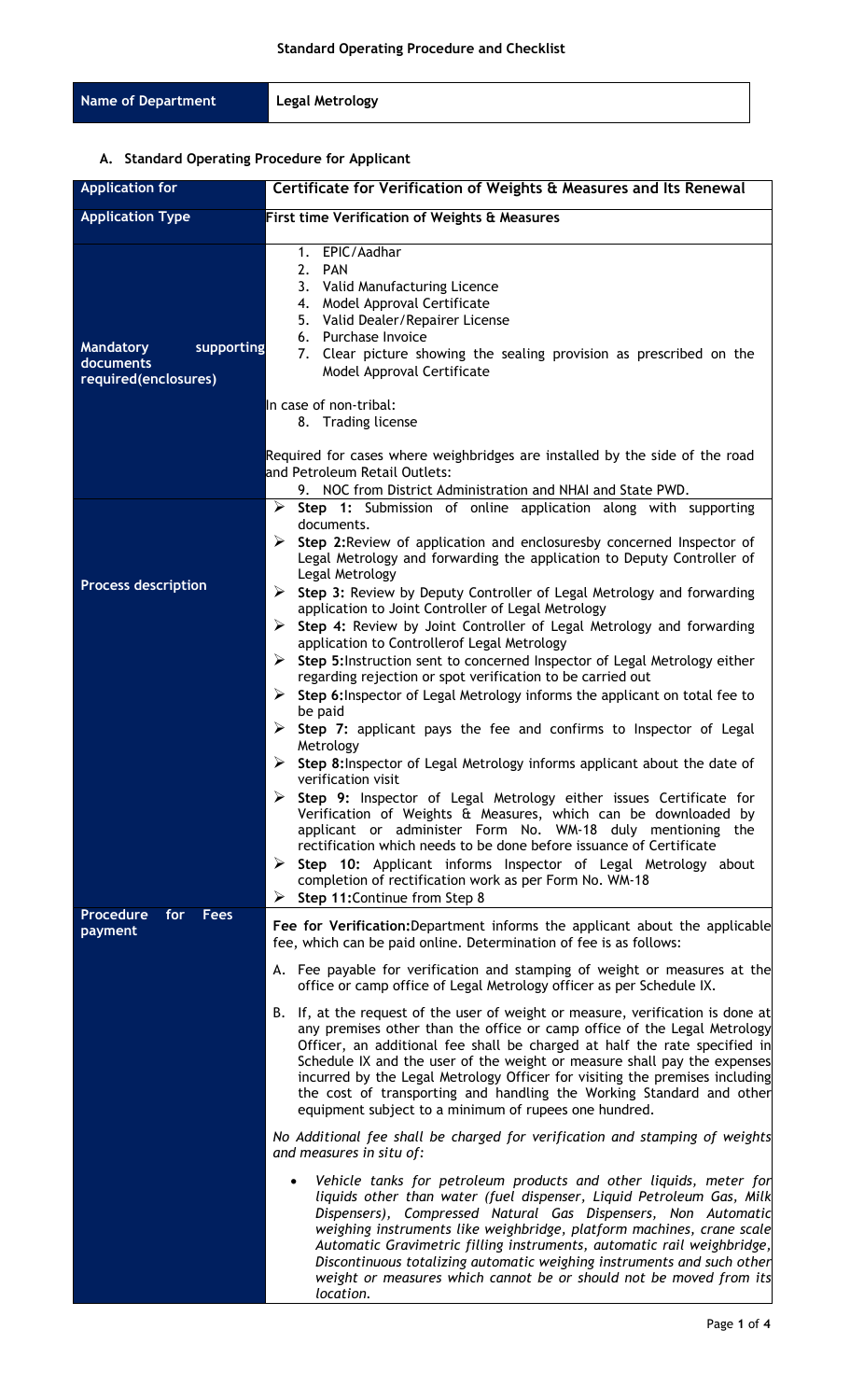|                                                           | Weight or measures in the premises of manufacturer or dealer of such<br>Weight or Measure.                                                                                                                                                                                                                                                                                                                                                                                                                                                   |
|-----------------------------------------------------------|----------------------------------------------------------------------------------------------------------------------------------------------------------------------------------------------------------------------------------------------------------------------------------------------------------------------------------------------------------------------------------------------------------------------------------------------------------------------------------------------------------------------------------------------|
|                                                           | C. If a weight or measure is presented to the Legal Metrology Officer for re-<br>verification after expiry of the validity of the stamp, an additional fee at<br>half the rates specified in Schedule IX shall be payable for every quarter of<br>the year or part thereof.                                                                                                                                                                                                                                                                  |
|                                                           | D. Full fee shall be payable for re-stamping any weight or measure held in<br>stock with manufacturer or dealer within the period specified, in the Legal<br>Metrology (General) Rules, 2011 from the date on which it was last<br>stamped, provided that the original stamp was not obliterated.                                                                                                                                                                                                                                            |
|                                                           | E. A weight or measure which on verification / inspection is found to be<br>incorrect shall returned to the person concerned for adjustment informing<br>him, in a proforma specified by the Controller, of the defects found in the<br>weight or measure, and calling upon him to remove the defects within a<br>period not exceeding seven days. When the necessary adjustment has been<br>carried out, such weight or measure shall be verified on payment of the<br>fees specified in schedule IX and if found correct shall be stamped. |
| of<br>Reference<br><b>List</b><br><b>Documents</b>        | The Meghalaya Legal Metrology (Enforcement) Rules, 2011                                                                                                                                                                                                                                                                                                                                                                                                                                                                                      |
| <b>Timeline</b><br>for<br>completing<br>the<br>process    | 30 working days.                                                                                                                                                                                                                                                                                                                                                                                                                                                                                                                             |
| <b>Checking</b><br><b>of</b><br><b>Application Status</b> | Application status can be tracked through Single window portal                                                                                                                                                                                                                                                                                                                                                                                                                                                                               |
| <b>Departmental</b><br><b>Workflow</b>                    | Online Application > Office of the Inspector of Legal Metrology> Review of<br>application/enclosures by Inspector of Legal Metrology>Review by Deputy<br>Controller>Review by Joint Controller>Controller instructs Inspector to carry<br>out Spot Verification > Instruction to applicant to pay fee > Spot Verification<br>by Inspector > Either the certificate is issued or rectification to be carried<br>out is suggested to applicant                                                                                                 |

#### **B. Inspection Procedure:**

- 1. Verification /Inspection is carried out for:
	- a. Weight and Measuring instrument listed in Schedule IX(Refer Annexure- VII)
	- b. Equipment at Manufacturer/dealer premises
- 2. Every person using any weight and measures in any transaction or for protection shall present such weight and measures for verification/re-verification at the office of Legal Metrology officer. And in case the weight or measures is such that it cannot or should not be moved from its location, the person using such weight or measures shall report to Legal Metrology Officer at least 30 days in advance of the date on which the verification falls due.
- 3. The Legal Metrology officer conducts examination of weight and measures for verification
- 4. The Legal Metrology officer stamps every weight or measures if after testing and verification such weight and measures conforms to the standards established by Act, with a stamp of uniform design issued by the controller.
- 5. The Legal Metrology officer also mark the year and its quarter (A,B,C,D).
- 6. On completion of verification and stamping the Legal Metrology Officer issues a certificate of Verification.
- 7. A weight or measure which on verification found to be incorrect is returned to the person concerned for adjustment informing him in Performa (WM-18) specified by controller, of the defects found in weight or measures and calling upon him to remove the defects within a period not exceeding 7 days. When its complied weight or measure can be verified upon payment of fees specified in Schedule IX and if found correct shall be stamped.
- 8. Re-Verification Process of Weight or Measure is done during the period mentioned in the verification certificate.

#### **C. Checklist of Documents for Inspection**

- 1. Copy of application
- 2. Copy of instruction from Controller for conducting spot verificati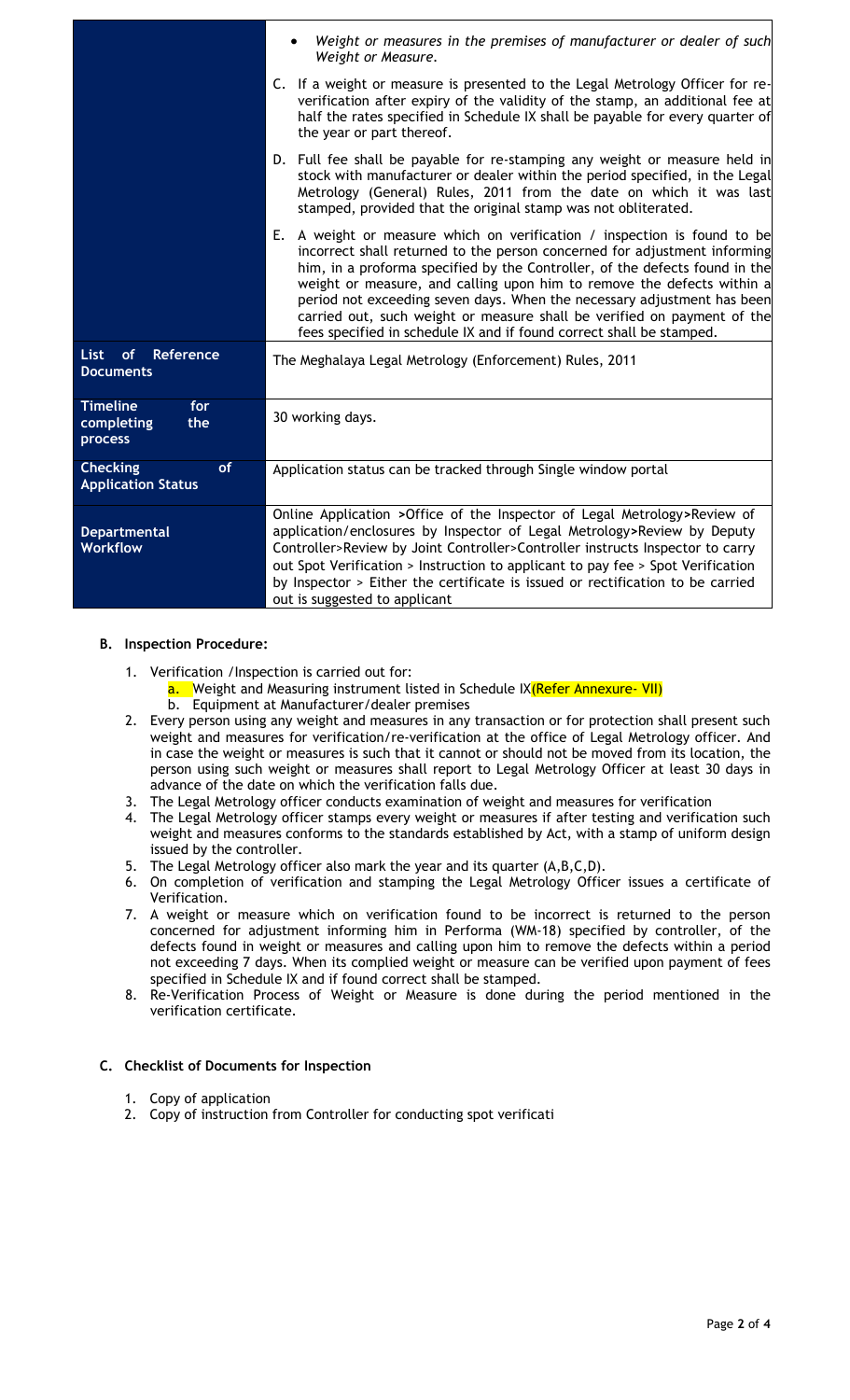## **2. Standard Operating Procedure for Applicant**

| <b>Application for</b><br><b>Application Type</b>                       | Certificate for Verification of Weights & Measures and Its Renewal                                                                                                                                                                                                                                                                                                                                                                                                                                                                        |
|-------------------------------------------------------------------------|-------------------------------------------------------------------------------------------------------------------------------------------------------------------------------------------------------------------------------------------------------------------------------------------------------------------------------------------------------------------------------------------------------------------------------------------------------------------------------------------------------------------------------------------|
|                                                                         | Renewal                                                                                                                                                                                                                                                                                                                                                                                                                                                                                                                                   |
| <b>Mandatory</b><br>supporting<br>documents<br>required<br>(enclosures) | Last issued certificate<br>1.                                                                                                                                                                                                                                                                                                                                                                                                                                                                                                             |
|                                                                         | ➤<br>Step 1: Submission of online application along with supporting documents.<br>Step 2: Review of application and enclosures by concerned Inspector of Legal<br>➤<br>Metrology<br>➤<br>Step 3: Inspector of Legal Metrology informs the applicant on total fee to be paid                                                                                                                                                                                                                                                               |
| <b>Process description</b>                                              | Step 4: applicant pays the fee and confirms to Inspector of Legal Metrology<br>➤<br>➤<br>Step 5: Inspector of Legal Metrology informs applicant about the date of verification<br>visit                                                                                                                                                                                                                                                                                                                                                   |
|                                                                         | Step 6: Inspector of Legal Metrology either issues Certificate for Verification of<br>Weights & Measures, which can be downloaded by applicant or administer Form No.<br>WM-18 duly mentioning the rectification which needs to be done before issuance of<br>Certificate                                                                                                                                                                                                                                                                 |
|                                                                         | ➤<br>Step 7: Applicant informs Inspector of Legal Metrology about completion of<br>rectification work as per Form No. WM-18<br>Step 8: Continue from Step 5<br>➤                                                                                                                                                                                                                                                                                                                                                                          |
| <b>Procedure for Fees</b><br>payment                                    | Fee for Verification: Department informs the applicant about the applicable fee, which<br>can be paid online. Determination of fee is as follows:                                                                                                                                                                                                                                                                                                                                                                                         |
|                                                                         | A. Fee payable for verification and stamping of weight or measures at the office or camp<br>office of Legal Metrology officer as per Schedule IX.                                                                                                                                                                                                                                                                                                                                                                                         |
|                                                                         | B. If, at the request of the user of weight or measure, verification is done at any premises<br>other than the office or camp office of the Legal Metrology Officer, an additional fee<br>shall be charged at half the rate specified in Schedule IX and the user of the weight or<br>measure shall pay the expenses incurred by the Legal Metrology Officer for visiting the<br>premises including the cost of transporting and handling the Working Standard and<br>other equipment subject to a minimum of rupees one hundred.         |
|                                                                         | No Additional fee shall be charged for verification and stamping of weights and measures<br>in situ of:                                                                                                                                                                                                                                                                                                                                                                                                                                   |
|                                                                         | Vehicle tanks for petroleum products and other liquids, meter for liquids other<br>than water (fuel dispenser, Liquid Petroleum Gas, Milk Dispensers), Compressed<br>Natural Gas Dispensers, Non Automatic weighing instruments like weighbridge,<br>platform machines, crane scale Automatic Gravimetric filling instruments,<br>automatic rail weighbridge, Discontinuous totalizing automatic weighing<br>instruments and such other weight or measures which cannot be or should not be<br>moved from its location.                   |
|                                                                         | Weight or measures in the premises of manufacturer or dealer of such Weight or<br>Measure.                                                                                                                                                                                                                                                                                                                                                                                                                                                |
|                                                                         | C. If a weight or measure is presented to the Legal Metrology Officer for re-verification<br>after expiry of the validity of the stamp, an additional fee at half the rates specified in<br>Schedule IX shall be payable for every quarter of the year or part thereof.                                                                                                                                                                                                                                                                   |
|                                                                         | D. Full fee shall be payable for re-stamping any weight or measure held in stock with<br>manufacturer or dealer within the period specified, in the Legal Metrology (General)<br>Rules, 2011 from the date on which it was last stamped, provided that the original<br>stamp was not obliterated.                                                                                                                                                                                                                                         |
|                                                                         | E. A weight or measure which on verification / inspection is found to be incorrect shall<br>returned to the person concerned for adjustment informing him, in a proforma<br>specified by the Controller, of the defects found in the weight or measure, and calling<br>upon him to remove the defects within a period not exceeding seven days. When the<br>necessary adjustment has been carried out, such weight or measure shall be verified<br>on payment of the fees specified in schedule IX and if found correct shall be stamped. |
| List of Reference                                                       | The Meghalaya Legal Metrology (Enforcement) Rules, 2011                                                                                                                                                                                                                                                                                                                                                                                                                                                                                   |
| <b>Documents</b><br><b>Timeline</b><br>for<br>completing the<br>process | 30 working days.                                                                                                                                                                                                                                                                                                                                                                                                                                                                                                                          |
| <b>Checking</b><br>of<br><b>Application Status</b>                      | Application status can be tracked through Single window portal                                                                                                                                                                                                                                                                                                                                                                                                                                                                            |
| <b>Departmental</b><br><b>Workflow</b>                                  | Online Application >Office of the Inspector of Legal Metrology>Review of<br>application/enclosures by Inspector of Legal Metrology>Review by Deputy<br>Controller>Review by Joint Controller>Controller instructs Inspector to carry out Spot<br>Verification > Instruction to applicant to pay fee > Spot Verification by Inspector ><br>Either the certificate is issued or rectification to be carried out is suggested to applicant                                                                                                   |